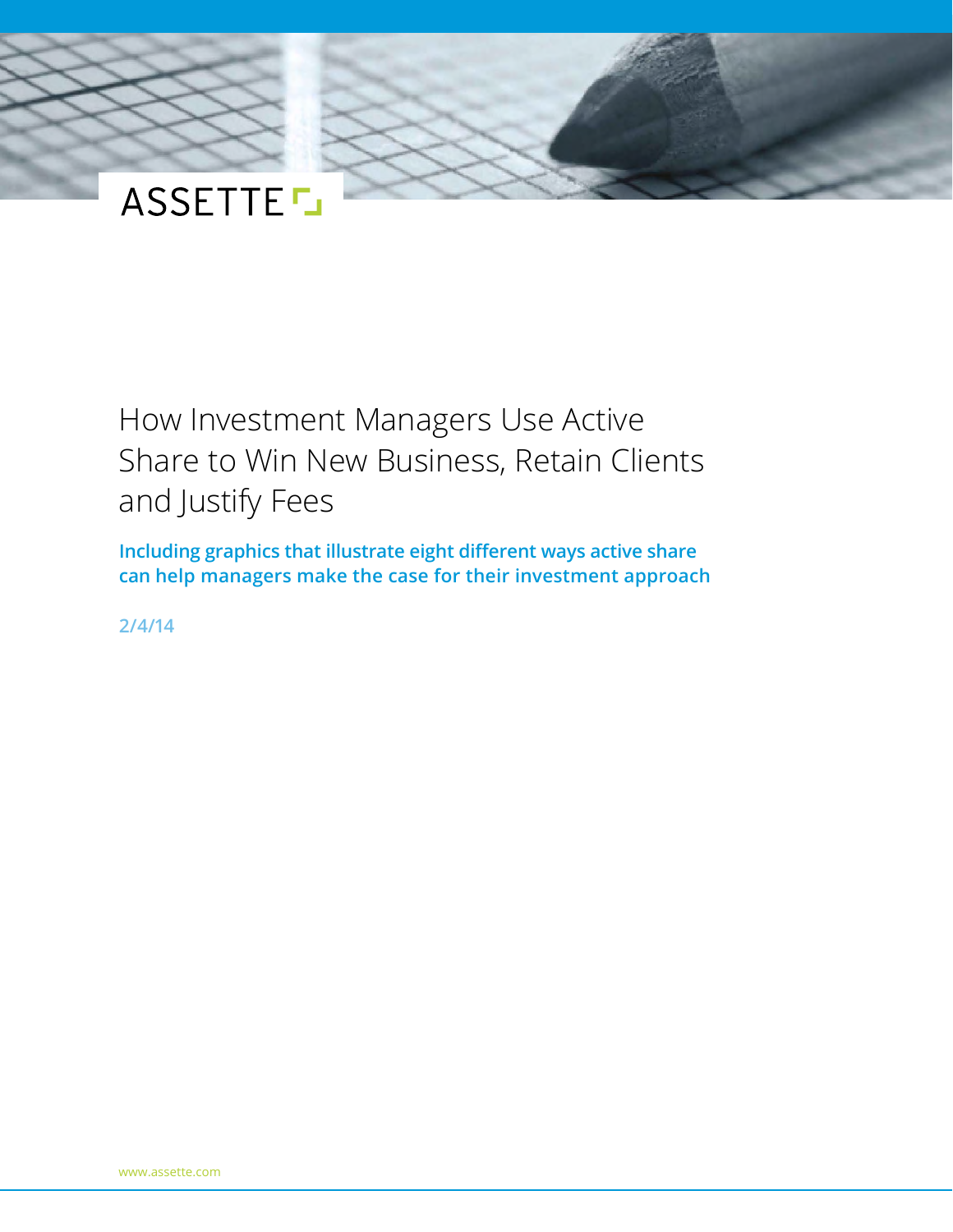Active share has become an important tool for investment managers who want to provide statistical evidence of their active contribution to returns over the benchmark. This paper will give a brief review of the concept behind active share, discuss the internal and external benefits it offers active managers, and provide real-life illustrations of how managers can easily integrate active share into their client and sales communications processes.

## **What is active share?**

Active share is the sum of the absolute value of the differences in the weight of each holding in a portfolio versus the weight of each holding in the benchmark index, divided by two. To put it in more simple terms, think of it as 100% minus the sum of overlapping weights of securities between the portfolio and index. The overlap is the minimum of the security's weight in the portfolio and the index. Here is the formula:

**Active Share = 100% -∑|Overlapping Weights [portfolio, i and index, i]|<sup>1</sup>**

The higher the active share, the greater the difference, which means that the manager is taking more active bets against the benchmark. A high active share is considered good. Conversely, the lower the score, the more overlap with the index and the more index-like the portfolio is.

Originally, an 80% and above active share was the rule of thumb for identifying a high-active-share manager. Today, the metric is more nuanced and varies by a manager's investment style. A recent Wall Street Journal article reports that Dr. Martijn Cremers, the co-founder of the concept, now says that an active share of at least 60% is good. Large-cap managers should be in the 70%-plus range; midcap managers in the 85%-plus range; and small-cap managers should have an active share in excess of 90%.<sup>2</sup>

What makes active share unique is that it is calculated based on the actual holdings in the manager's portfolio compared to the actual holdings in the benchmark index. In the past, the gold standard for measuring active management has been tracking error. But tracking error is based on a pattern of returns—a pattern that infers, but does not demonstrate, the level of active management. Active share, on the other hand, is based on observed holdings compared to benchmark holdings at the same point in time. It quantifies the active contribution in a way that gives investors a clear picture of where and how a manager is deriving alpha.

While active share does not replace tracking error, it does provide a different window into a manager's active skill. Most experts advocate using both when assessing fund performance and/or contributions to active returns.

## **How it is used**

When active share was introduced by Martijn Cremers and Antti Petajisto in 2009, it was hailed as a predictive tool for identifying managers who would be likely to outperform their benchmark.<sup>3</sup> Since then, active share has been the subject of further research by Cremers, Petajisto and others. While some question the efficacy of active share as the be-all-and-end-all predictor of manager outperformance, there is one thing everyone seems to agree on: Active share is an excellent way to identify whether a manager is a closet indexer. As such, it has become a valuable piece of evidence for managers who want to demonstrate that they are taking active bets in their portfolio and to quantify the contribution their active approach is making to client's funds.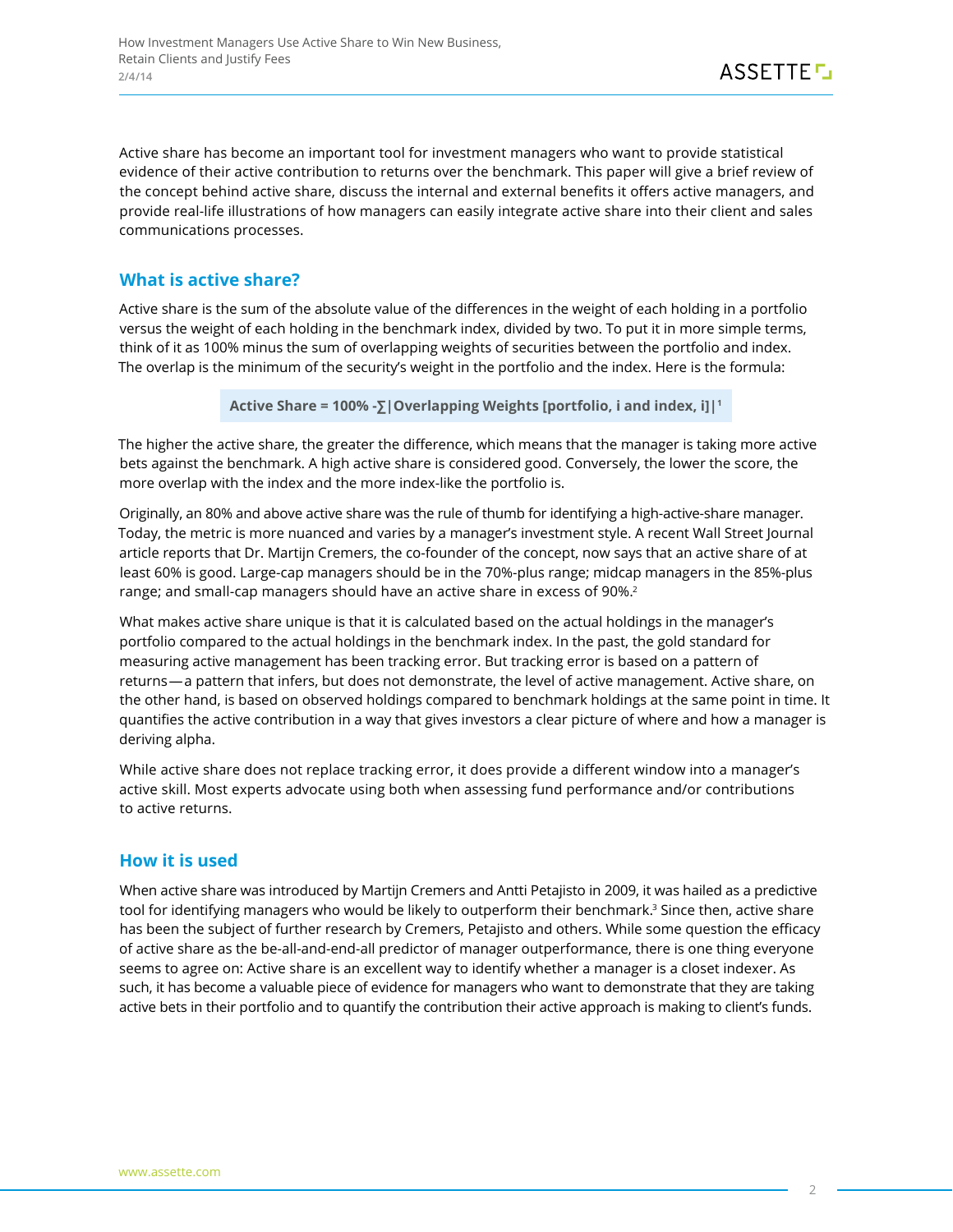## **Industrywide acceptance**

Acceptance of active share is growing. An increasing number of consultants are using active share in their analysis of individual managers and total client portfolios. And some forward-thinking managers are using their own active share numbers to illustrate their active contributions to existing and prospective clients. Says Terry Dennison, US director of consulting for Mercer Investment Consulting, "Managers are now coming forward with their active-share statistics. They're not waiting for us to come to them."4

## **Benefits to active managers**

Active share can play a powerful role in an active manager's toolkit in three important ways:

#### **1. Supporting client retention**

Institutional investment clients today are under constant pressure to justify their decision to hire active managers—and pay active management fees. Not only is it part of their fiduciary responsibility, but they are also faced with a barrage of new business solicitations from other active and passive managers.

Active share gives an active manager a metric that can provide ongoing evidence that their process is adding active value—evidence that validates the client's decision to engage the manager in the first place and reinforces their decision to retain them. Providing those figures on a monthly and/or quarterly basis paints a clear picture that, over time, the manager's process is based on active skill, not luck.

Active share can provide ongoing evidence that a manager's process is adding active value—evidence that validates the client's decision to hire them and reinforces their decision to retain them.

Active share can also strengthen the client-manager relationship. Introducing a new attribution metric provides a ready-made opportunity for managers to engage with their clients on a variety of levels. First, it is a clear demonstration that a manager understands their client's fiduciary duties and strives to give them tools that help them fulfill those duties. It is also an excellent way to review their investment process from a different angle and provide a bit of education in the process. Just using active share is, in itself, an indication that an investment manager is dedicated to industry best practices and open to innovative research ideas.

#### **2. Enhancing competitive standing**

Enhanced competitive standing is the name of the game in institutional investment management marketing. In a world of style boxes and performance rankings, managers who can demonstrate high active share have a leg up on those who can't. A manager who incorporates active share in their marketing material

and performance reporting raises the bar for their clients' other managers and enhances their own competitive standing in the eyes of the client and their consultant.

In new business presentations, a high active share percentage separates an active manager from a closet indexer. It extends a manager's claim of active skill beyond reliance on past performance by focusing on real-time holdings comparisons against the benchmark. For managers who can provide a snapshot of their active share over different market cycles and economic environments, it lends credence to claims of persistence.

A manager who incorporates active share in their marketing material and performance reporting raises the bar for their clients' other managers and enhances their own competitive standing in the eyes of the client and their consultant.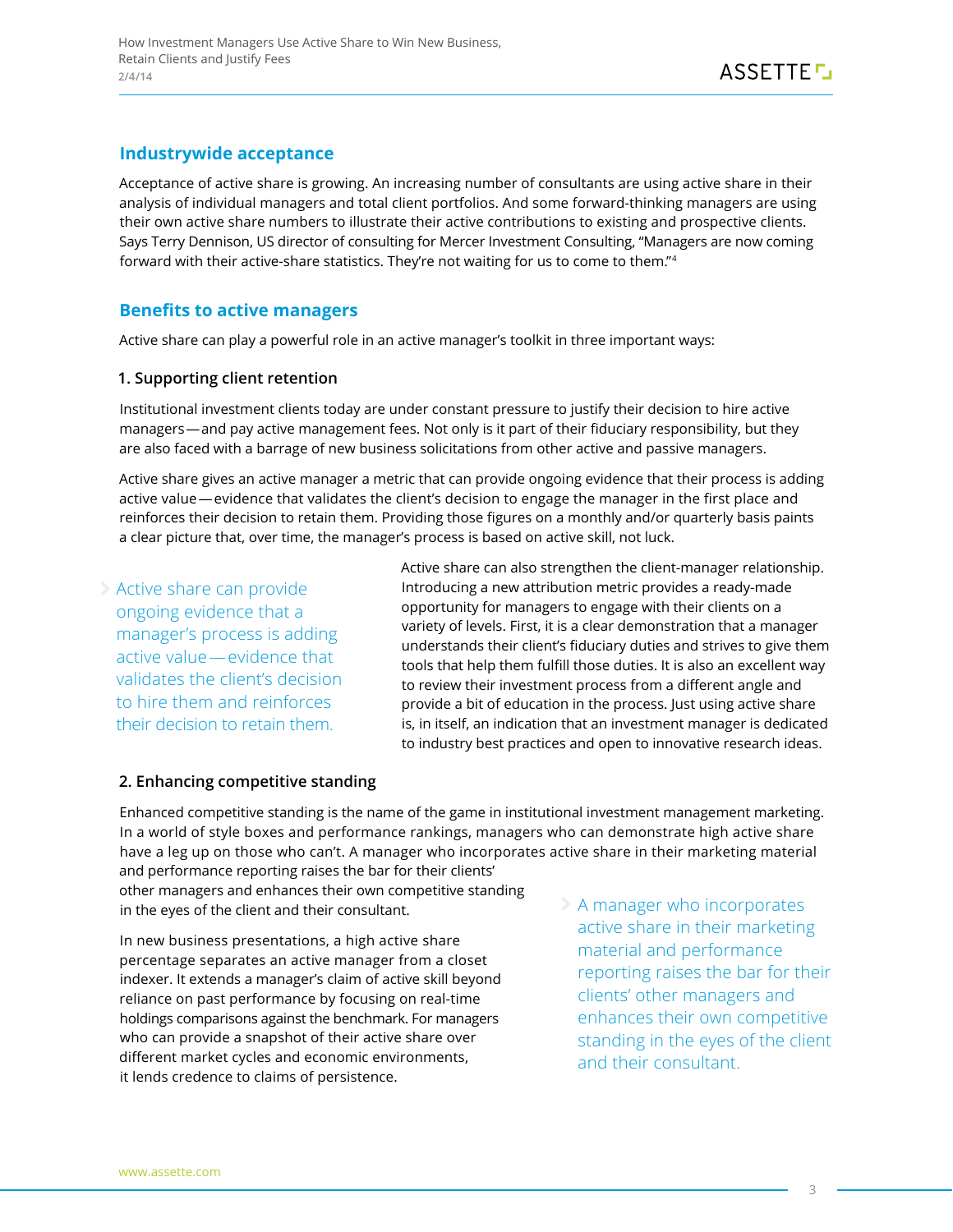Active share has been a game-changer for consultants, too. Portland, Ore.-based Sellwood Consulting LLC explains how active share has changed the way they evaluate managers:

"Every investment manager's portfolio is, and has always been, a combination of two portfolios—the index, and their active portfolio—in different proportions that depend on how 'active' the manager is. Active share brings transparency to the evaluation of active manager portfolios, allowing us to quantify the proportions of each inside an otherwise opaque investment manager portfolio. With active share, no longer do we need to resort to shorthand 'active' or 'passive' labels; instead we can appropriately situate managers on a spectrum between passive and active."<sup>5</sup>

Including active share in manager performance attribution reports sends a powerful signal to fund consultants. Managers who do so provide evidence that validates their active management story and distinguishes them from the rest of the pack. In the highly competitive institutional investment marketplace, even the smallest differentiator can make the difference between winning a coveted appointment or going home empty-handed.

#### **3. Providing internal governance**

Some institutional managers have found that active share has utility beyond performance attribution. Wellington Management, for example, uses active share to improve their portfolio monitoring and management process. The concept is employed as an internal metric during equity group peer reviews, as a tool to monitor portfolio risk, and as an effective means of evaluating multimanager portfolios to avoid an aggregate closet index fund. They find active share a "very useful tool" for predicting alpha in some investment categories and favor it in internal reviews because "it is consistent over time as measure of relative risk."<sup>6</sup>

Academic researchers Adams, Mansi and Nishikawa considered active share when evaluating the link between board structure, fund sponsor ownership and operational performance. In their 2010 paper "Internal Governance Mechanisms and Operational Performance: Evidence from Index Mutual Funds," they noted, "The performance measures we employ represent the sum of several operational policy decisions. For robustness and to further examine the relation between boards and individual fund operational policies we consider front load fees, 12B-1 fees, cash holdings, tracking error and active share measure."<sup>7</sup>

The bottom line is that active share is becoming a "must have" statistic for active managers who want to stay on the leading edge of performance attribution.

## **Integrating active share in marketing and client communications**

Investment managers are finding active share to be a versatile addition to their performance toolkit. In addition to illustrating simple point-in-time comparisons to an appropriate benchmark, active share can help managers demonstrate the persistence of their portfolios' approach over a variety of time series and market conditions. A manager's active share can be deconstructed to help clients and consultants understand what types of active judgments the manager is making versus the benchmark. And, when run against multiple indices, active share can shed a spotlight on sector and style biases over time—confirming the consistency of a manager's stated approach, highlighting drift or even indicating the need for a more appropriate portfolio benchmark.

The bottom line is that active share is becoming a "must have" statistic for active managers who want to stay on the leading edge of performance attribution. It provides a new perspective on how and where managers differ from their benchmark, and can offer powerful confirmation of a manager's active contribution to returns.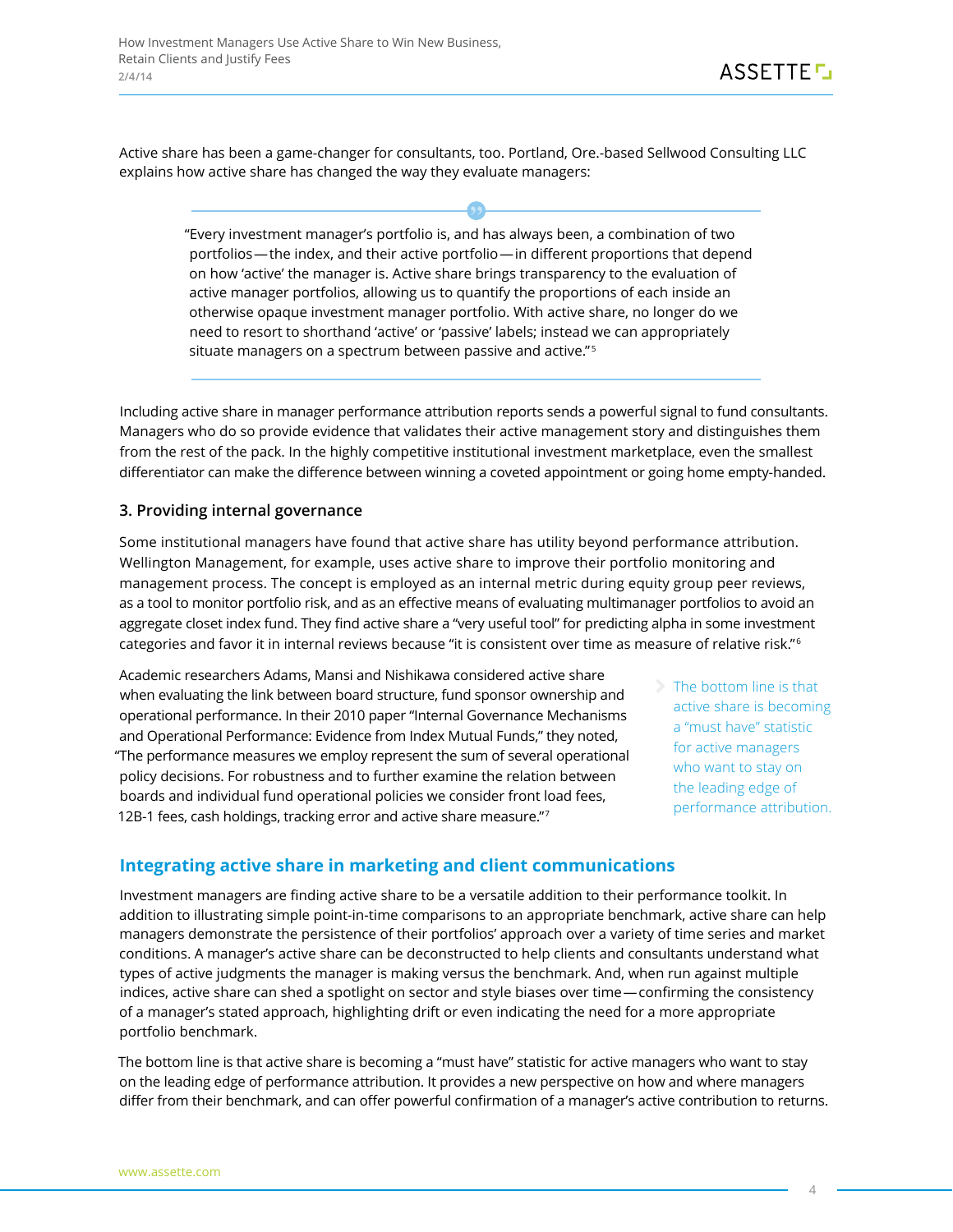# **Examples of active share graphics**

We offer eight illustrations of how investment managers can use active share to tell their investment story.



#### 1. Active Share and Overlap with Benchmark: Point in Time

This chart illustrates the active share of the portfolio (93.31%), as well as the portion that overlaps the benchmark index (6.69%). In this example, the portfolio has a high active share as of the holdings date, which indicates active judgments are being made.

Active share is always measured against the benchmark index for the portfolio. It is, therefore, important that you select a benchmark that is appropriate for the portfolio strategy under consideration.





Consistency in active management, as indicated by a high active share, is a reminder to clients that you're doing what they pay you to do—taking positions above and beyond the benchmark. By showing active share percentages over time, you can illustrate the persistence of your active approach.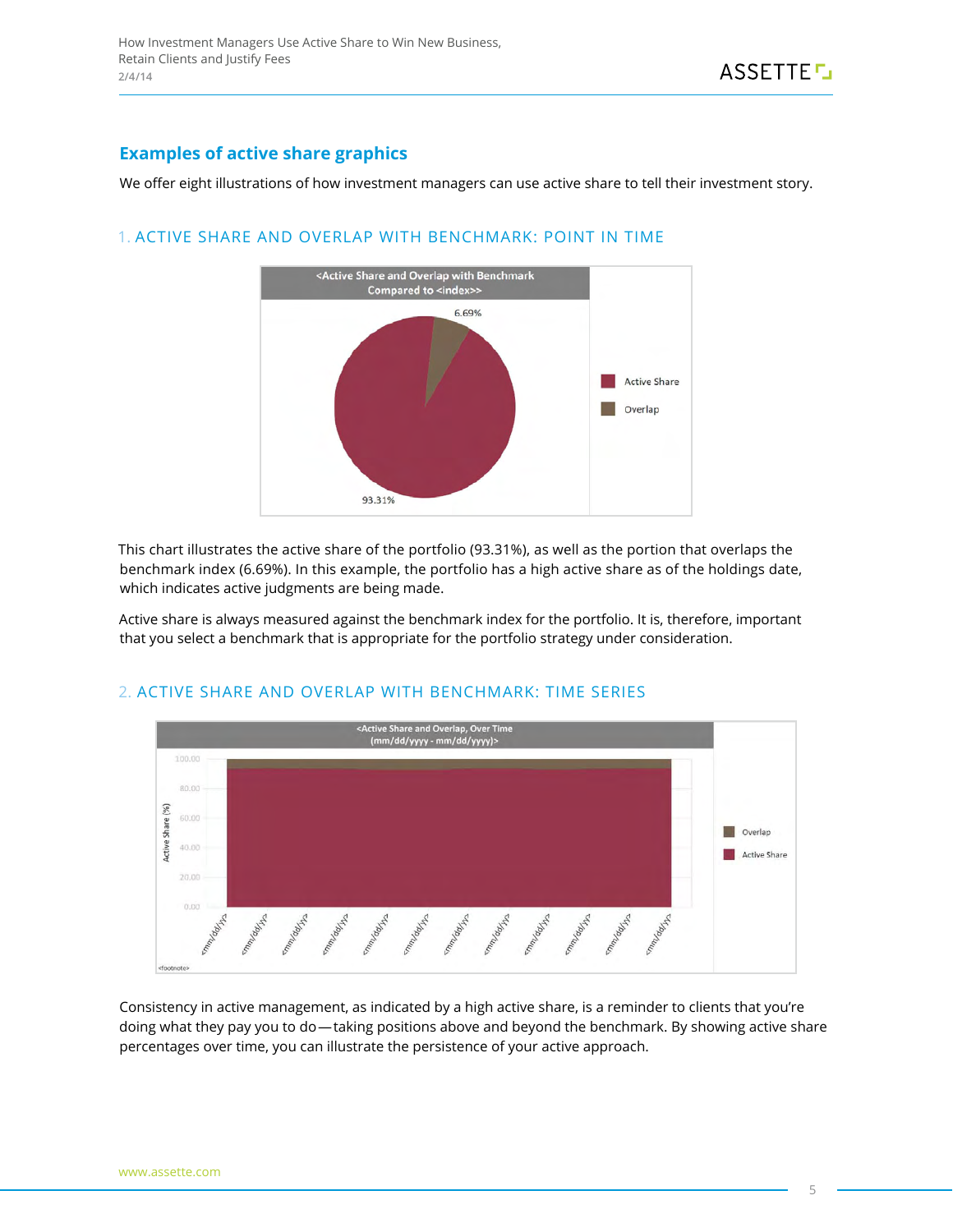

#### 3. Active Share by Holdings Type vs. Benchmark: Point in Time

This chart shows your clients what type of active investment decisions are contributing to active share. There are four ways to be different from the index:

- 1. Hold securities that are not in the index.
- 2. Hold securities in the index, but overweight the position.
- 3. Hold securities in the index, but underweight the position.
- 4. Don't hold securities that are in the index.

By deconstructing the active share by holdings category, you can illustrate how your investment approach manifests in portfolio holdings vs. the benchmark. In the above example, we see a portfolio where the largest active share is coming from avoiding certain securities held in the index and virtually no active share is derived from underweighted positions in index securities.



#### 4. Active Share by Holdings Type vs. Benchmark: Time Series

This chart allows you to show how you achieve active share over a period of time, based on the four holdings categories described above. The more consistent the pattern of active share by holdings types is over time, the more likely it is that your investment philosophy is being applied consistently.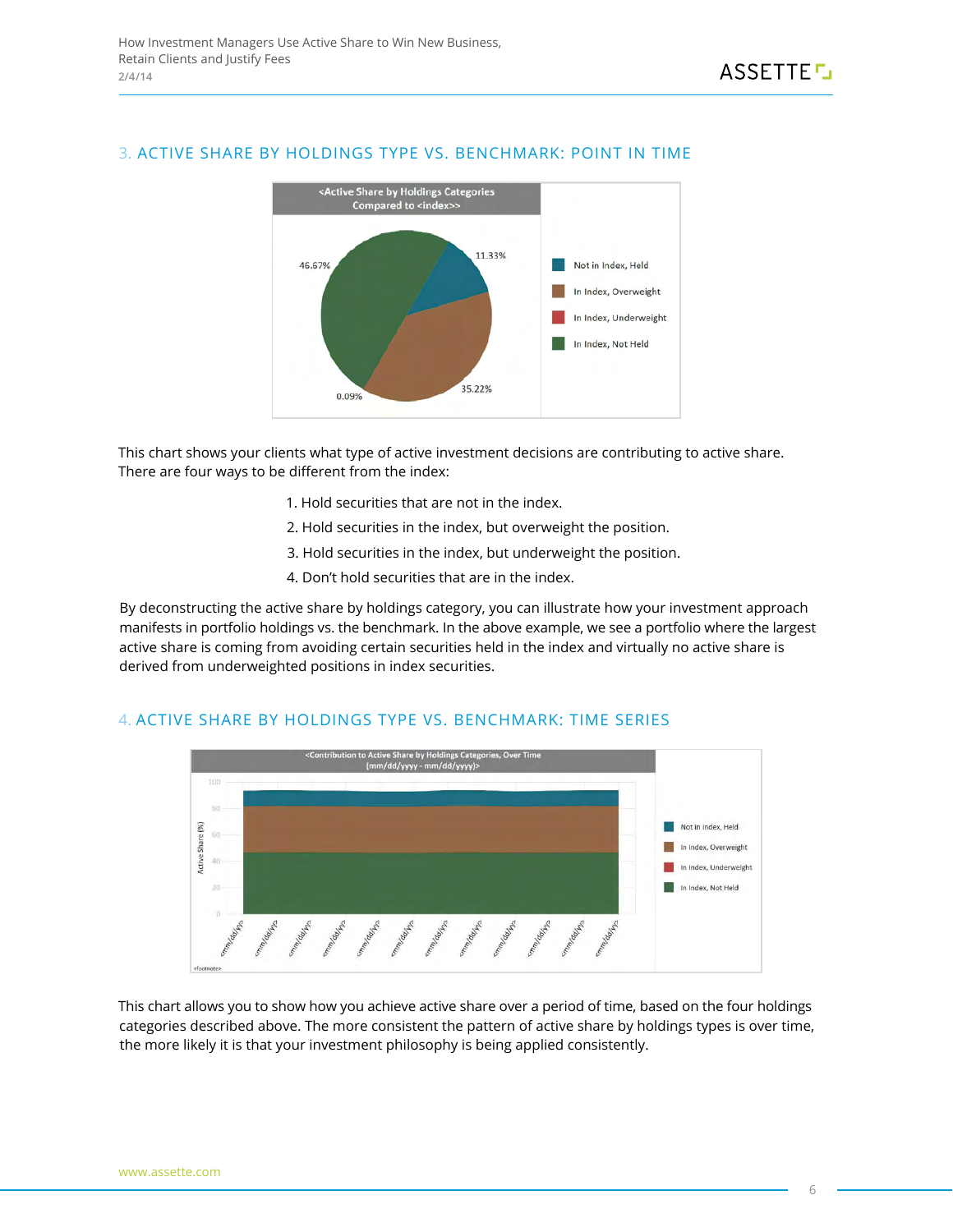#### 5. Active Share by Sector vs. Benchmark



This chart illustrates the active share of each sector in the portfolio—demonstrating the extent to which each sector's holdings vary from those in the index. It is a simple way to isolate the "activeness" of each sector. The weights of each sector in the portfolio and the index, as well as the relative weight, are also displayed to provide context.

This type of sector-level active share analysis is based on treating each sector as its own portfolio and does not take into account the weight of the sector in the portfolio. Any sector not held in the portfolio, like Sectors 9 and 10, above, has an active share of 100%, since that sector is completely (i.e., 100%) different from the index sector.



## 6. Portfolio Active Share vs. Multiple Indices: Point in Time

This chart is a useful way to demonstrate that your portfolio conforms to the style of its chosen benchmark. By showing the active share of the portfolio compared to its benchmark and other indices, you can illustrate the consistency of your style.

If you are true to your investment style, your portfolio's chosen benchmark, "index 1" in chart 6, should be the index that results in the lowest active share for your portfolio among the displayed indices. That makes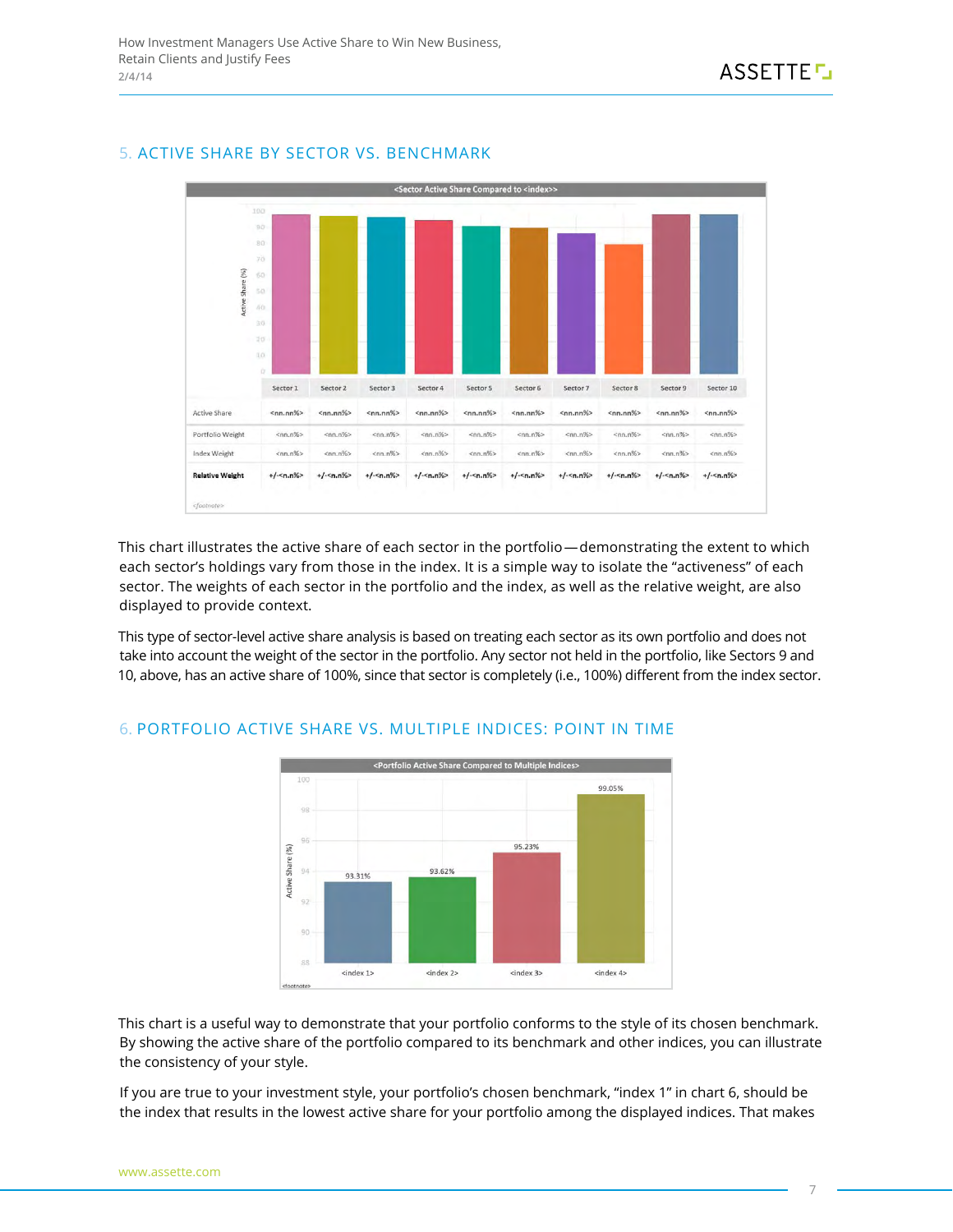sense, since the portfolio should have more overlap with that index than any other. Conversely, the higher the active share of other indices, the less like them your portfolio is. In other words, you have both positive and negative proof that you are staying true to your style.

For example, let's assume you manage an active small-cap growth portfolio and your primary benchmark is the Russell 2000 Growth Index. You decide to include the Russell 2000 Growth, Russell 2000, Russell Mid-Cap and Russell 2000 Value indices in the analysis above. If another index results in a lower active share than your primary benchmark, it is an indication that the portfolio has drifted into the style represented by that index. If not, you have point-in-time evidence that a) your portfolio reflects a small-cap growth bias and b) your portfolio has not drifted into small-cap, mid-cap or value territory.

# 7. Portfolio Active Share vs. Multiple Indices: Time Series



This graph shows how the portfolio conforms to the style indicated by its primary benchmark and other indices over time. Portfolios that consistently demonstrate the lowest active share versus their primary benchmark are likely managed through a disciplined investment philosophy and process, something that clients and consultants look for when evaluating managers.

This portfolio's primary benchmark index, <index 1>, is denoted by the thick blue line. As you can see, this hasn't been the one with the lowest active share in the past, but the portfolio is beginning to align with its primary benchmark as of the latest period. Is this due to style drift or are there other reasons why the portfolio didn't align with its primary benchmark in the past?

Perhaps the portfolio's strategic mandate changed during the period covered by the chart, or reallocations of cash into or out of the portfolio temporarily disrupted the manager's investment discipline. Both could explain the early periods of misalignment with the primary benchmark in the above chart. Structural changes to the composition of the benchmark index can also create misalignments, although these tend to be shorter-term anomalies and smooth out over time.

Of course, perhaps the portfolio simply has a history of style drift. No matter what the rationale in the example above, having access to this type of historical active share information allows managers to engage in meaningful discussions with clients and consultants about how exogenous factors affect their portfolio, the discipline of their investment process and their commitment to style consistency.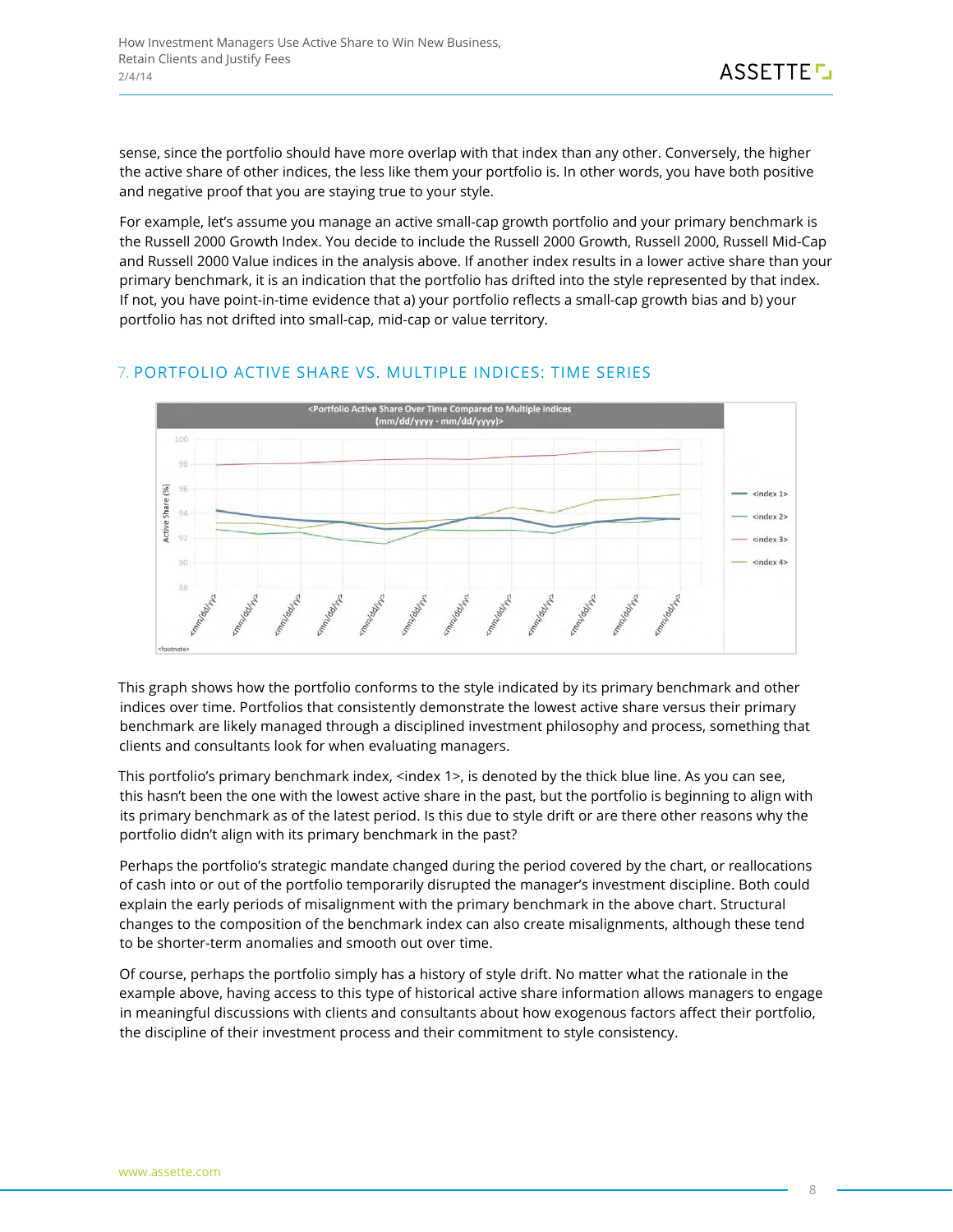#### 7a. Active Share vs. Multiple Indices: Up and Down Markets



## 7b. Active Share vs. Multiple Indices: By Market Cycle



Managers have great flexibility when showing style patterns over time. Graphs 7a and 7b, above, illustrate how your active share compares with multiple indices in up-and-down markets and over various market cycles. Each gives you the opportunity to show your style conviction no matter what economic or market conditions prevail.